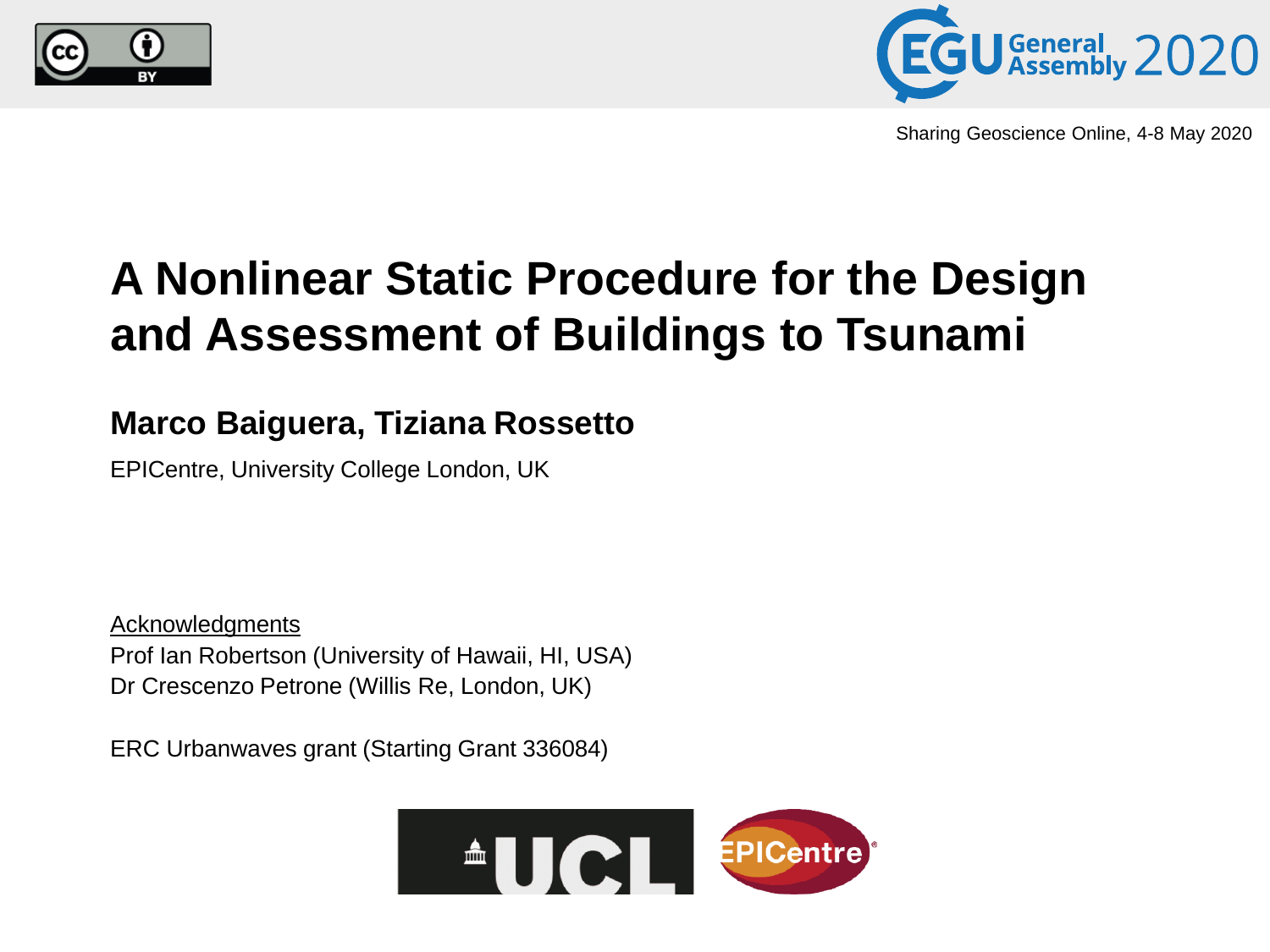# 1. Research Question & Aim



How to design and assess buildings to tsunami?



Map downloaded from: https://commons.wikimedia.org/wiki/File:Tectonic\_plates\_and\_ring\_of\_fire.png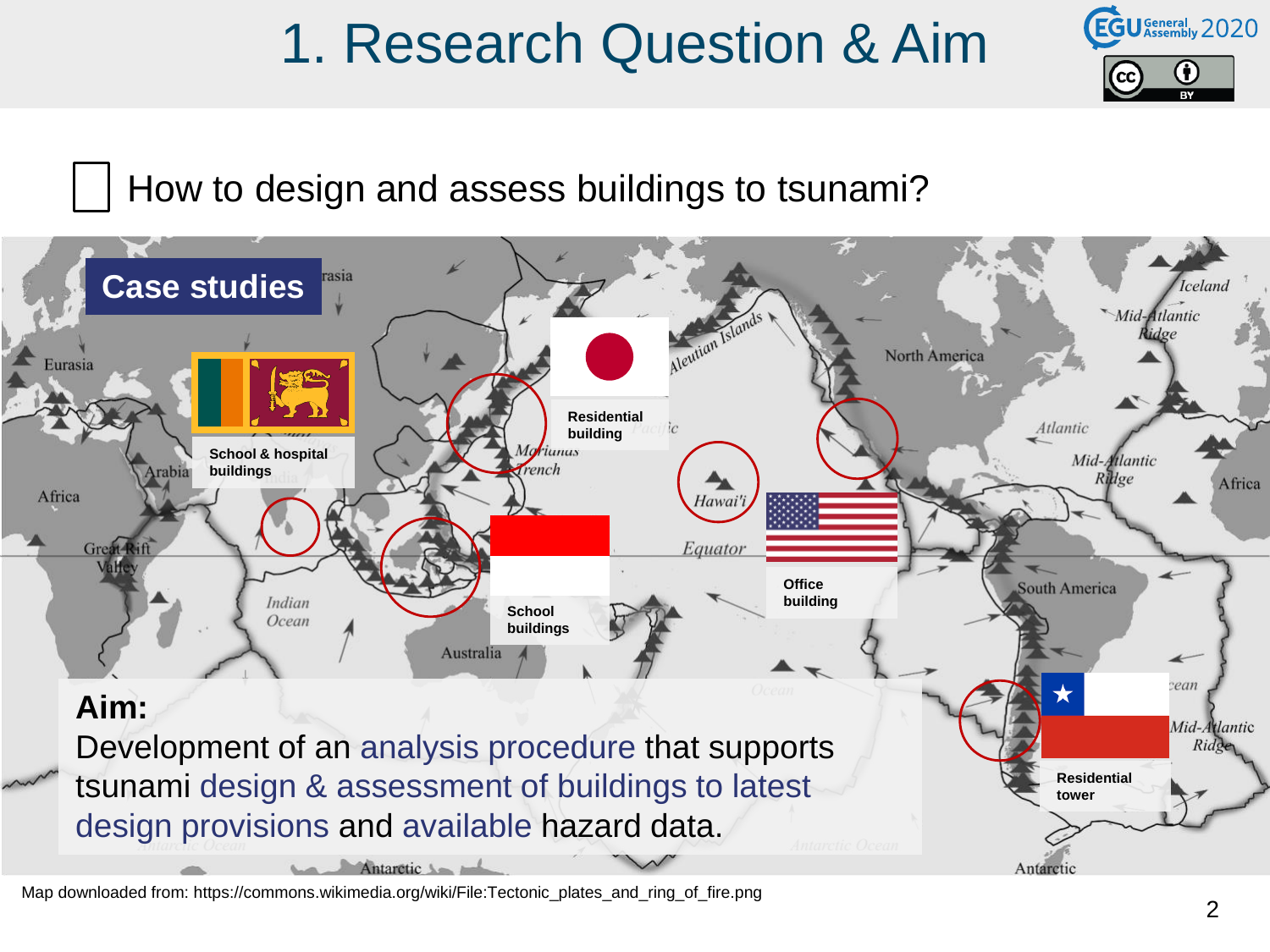# 2. Analysis tools



### Current nonlinear static analysis for tsunami loading

### **CDPO**

### **Constant Depth Pushover** – [1,2,3,4,5]

- **Feature:** constant inundation depth & increasing flow velocity.
- **Type:** response-control pushover analysis (e.g. seismic PO).
- **Tsunami loading:** max overall tsunami hydrodynamic force

#### **VDPO Variable Depth Pushover** – [3,5]

- **Feature:** increasing h & u (assuming constant Froude number).
- **Type:** load-control pushover analysis.
- **Tsunami loading:** time-history of tsunami hydrodynamic force

#### References

- 1. Macabuag J, Lloyd T, Rossetto T (2014). Sensitivity Analyses of a Framed Structure under Several Tsunami Design-Guidance Loading Regimes. In 2<sup>nd</sup> European Conf. on Earthquake Eng. and Seismology. Istanbul.
- 2. Attary N, Unnikrishnan VU, van de Lindt JW, Cox DT, Barbosa AR (2017). Performance-Based Tsunami Engineering Methodology for Risk Assessment of Structures. *Engineering Structures*, 141:676–686.
- 3. Petrone C, Rossetto T, Goda K (2017). Fragility Assessment of a RC Structure under Tsunami Actions Via Nonlinear Static and Dynamic Analyses. *Engineering Structures*, 136:36–53.
- 4. Alam MS, Barbosa AR, Scott MH, Cox DT, van de Lindt JW (2018). Development of Physics-Based Tsunami Fragility Functions Considering Structural Member Failures. ASCE *J Struct Eng*, 144(3):04017221.
- 5. Rossetto T, de la Barra C, Petrone C, De la Llera JC., Vasquez J, Baiguera M (2019). Comparative assessment of nonlinear static and dynamic methods for analysing building response under sequential earthquake and tsunami, *Earthquake Engineering & Structural Dynamics*, 48(8):867–887

### **Common features**

o **Load discretisation for systemic** 

#### **response:**

- **S** = Applied at each level of the building. [1,2,3]
- **D** = Distributed along seaward columns. [3,4]



o **FEM modelling:** for loading

discretisation D, *distributed plasticity* is used to simulate flexural response under tsunami loading (instead of lumped plasticity). [3,4]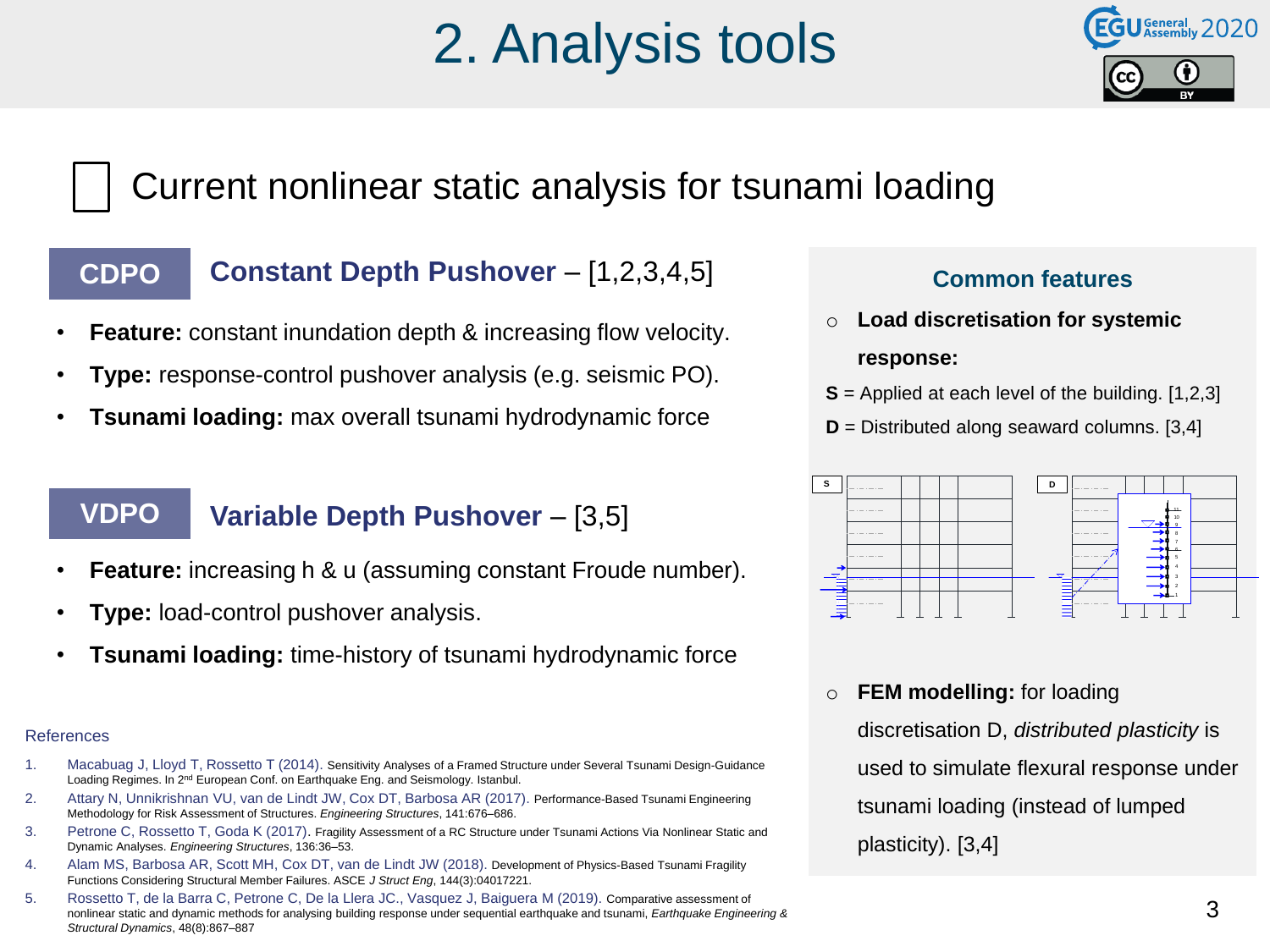## 3. Tsunami Design Provisions



### New ASCE 7-16 Standard

<u> 21. marramente de la componenta</u>

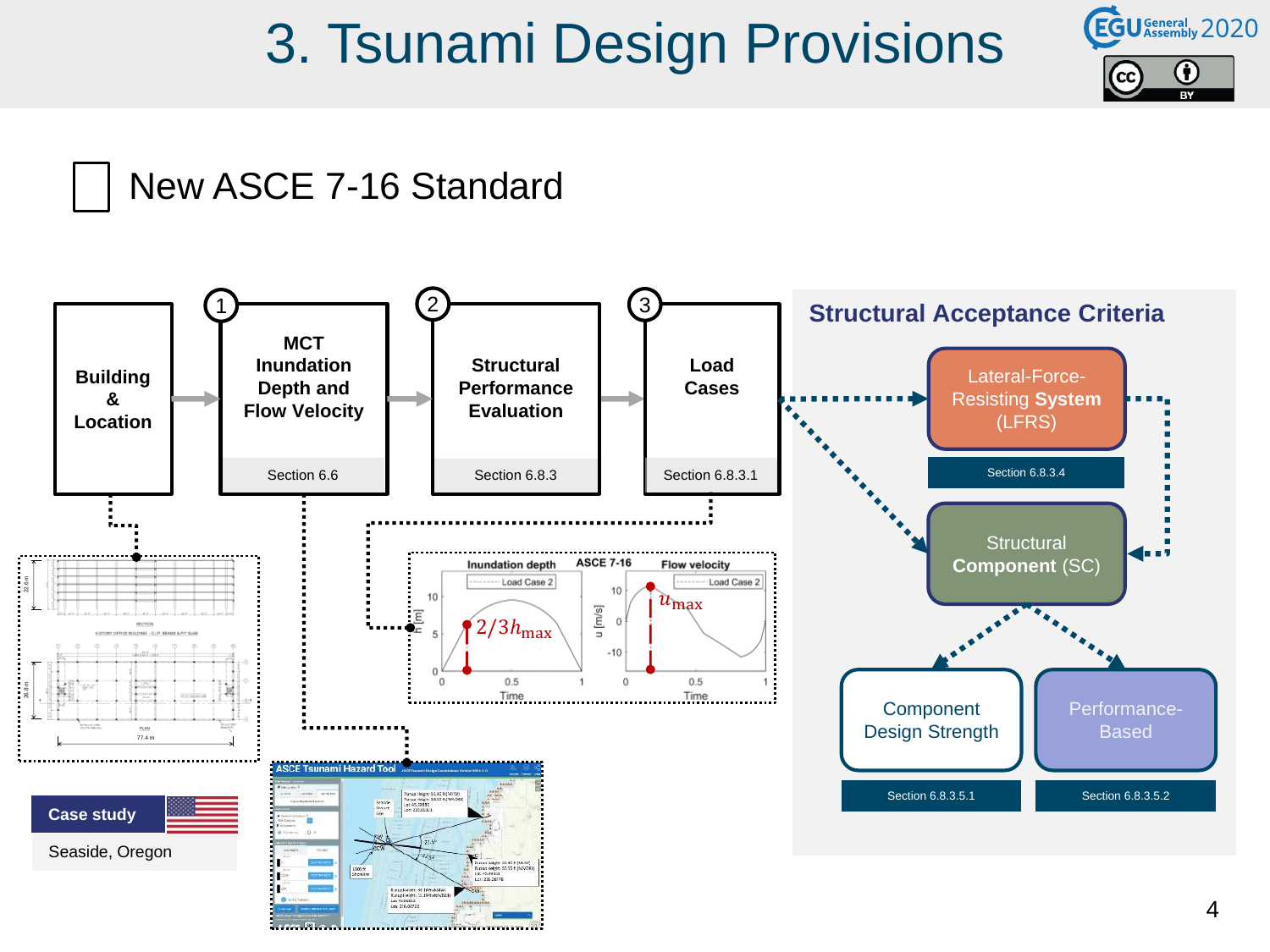# 4. Structural Design via VDPO2





VDPO2

The user can identify the structural elements that may need to be strengthened, to meet acceptance criteria (e.g. ground floor columns that need more shear resistance).